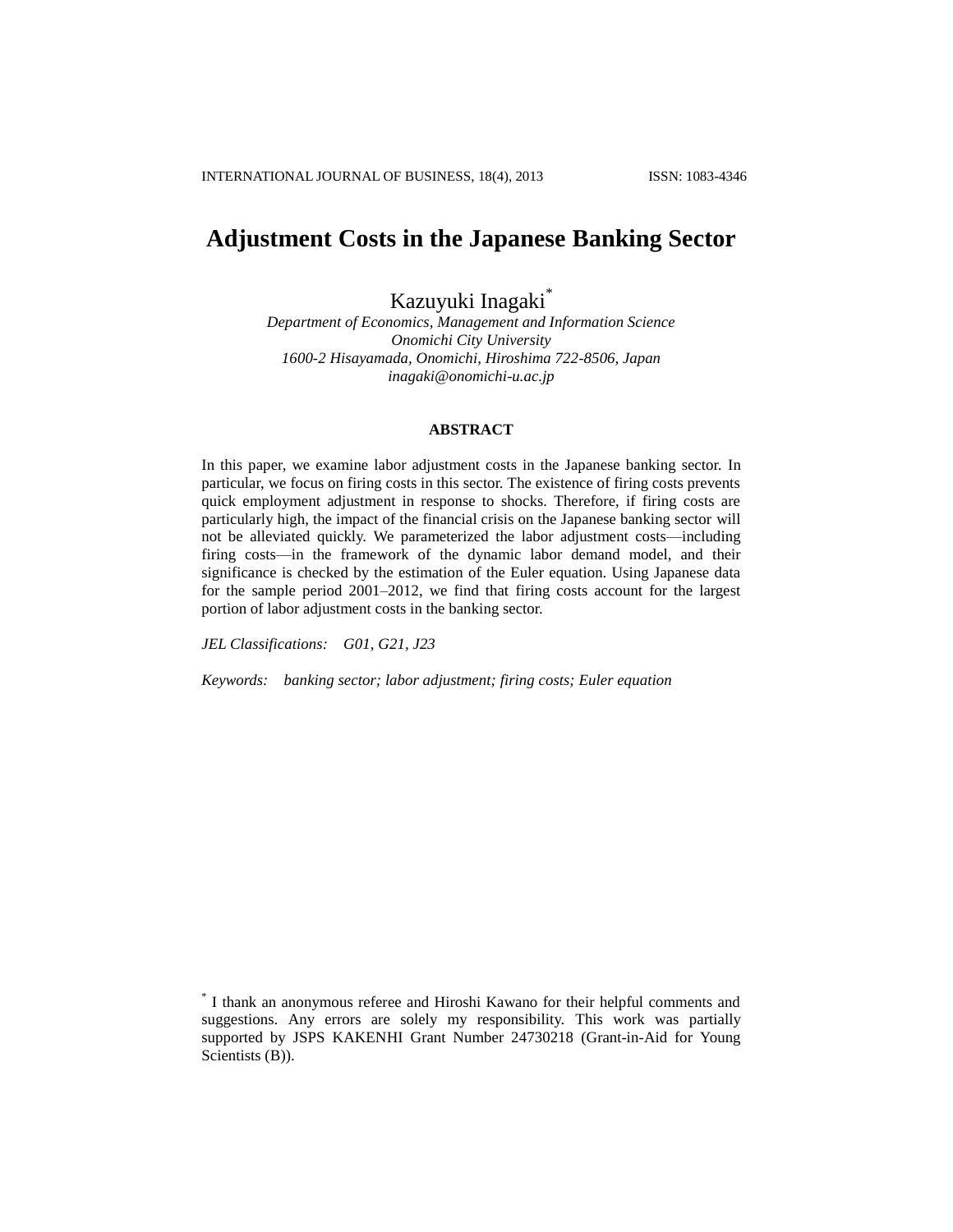#### **I. INTRODUCTION**

The recent global financial crisis affected many firms and financial institutions throughout the world, including the Japanese banking sector. Table 1 indicates the data for three megabanks in Japan (Mitsubishi UFJ Financial Group, Mizuho Financial Group, and Sumitomo Mitsui Financial Group). After the financial crisis in 2007, the ordinary profits of the megabanks consistently decreased. The sum of the ordinary profits across the megabanks decreased by approximately 2.5 trillion yen, and its rate of change was –112%. Hence, it seems reasonable to suppose that the recent financial crisis has had a large negative impact on the Japanese banking sector.

|                                               |           | Year      |            |
|-----------------------------------------------|-----------|-----------|------------|
|                                               | 2007      | 2008      | 2009       |
| Ordinary profits (unit: 1 million yen)<br>(A) |           |           |            |
| Mitsubishi UFJ Financial Group                | 1,457,080 | 1,029,013 | 82,807     |
| Mizuho Financial Group                        | 748,170   | 397,120   | $-395,131$ |
| Sumitomo Mitsui Financial Group               | 798,610   | 831,160   | 45,311     |
| Sum                                           | 3,003,860 | 2,257,293 | $-267,013$ |
| Rate of change                                |           | $-25%$    | $-112%$    |
| Number of workers (unit: 1 person)<br>(B)     |           |           |            |
| Mitsubishi UFJ Financial Group                | 78,282    | 78,302    | 84,780     |
| Mizuho Financial Group                        | 47,449    | 49,114    | 50,191     |
| Sumitomo Mitsui Financial Group               | 41,428    | 46,429    | 48,079     |
| Sum                                           | 167,159   | 173,845   | 183,050    |
| Rate of change                                |           | 4%        | 5%         |

**Table 1** Profits and number of workers for megabanks

Source: Nikkei Value Search

However, the number of workers in the megabanks hardly changed in this period. As indicated in Table 1, the number of workers did not decrease even when profits were strongly and negatively affected by the financial crisis. Assuming that capital stock is fixed in the short-run, it is likely that employers prefer to decrease the number of workers immediately when their firms are affected by negative shocks such as the financial crisis, since labor demand is decreased by the shocks. However, this theory does not apply to the case of the Japanese banking sector. Therefore, it seems to be important to examine the reasons for this in order to better understand the impact of the financial crisis on the Japanese banking sector.

The purpose of this paper is to examine firing costs (i.e., the costs of decreasing the number of workers) in the Japanese banking sector. It is widely accepted that employers must incur costs when adjusting labor inputs (e.g., Hamermesh and Pfann, 1996), and labor adjustment costs include firing costs. For example, employers are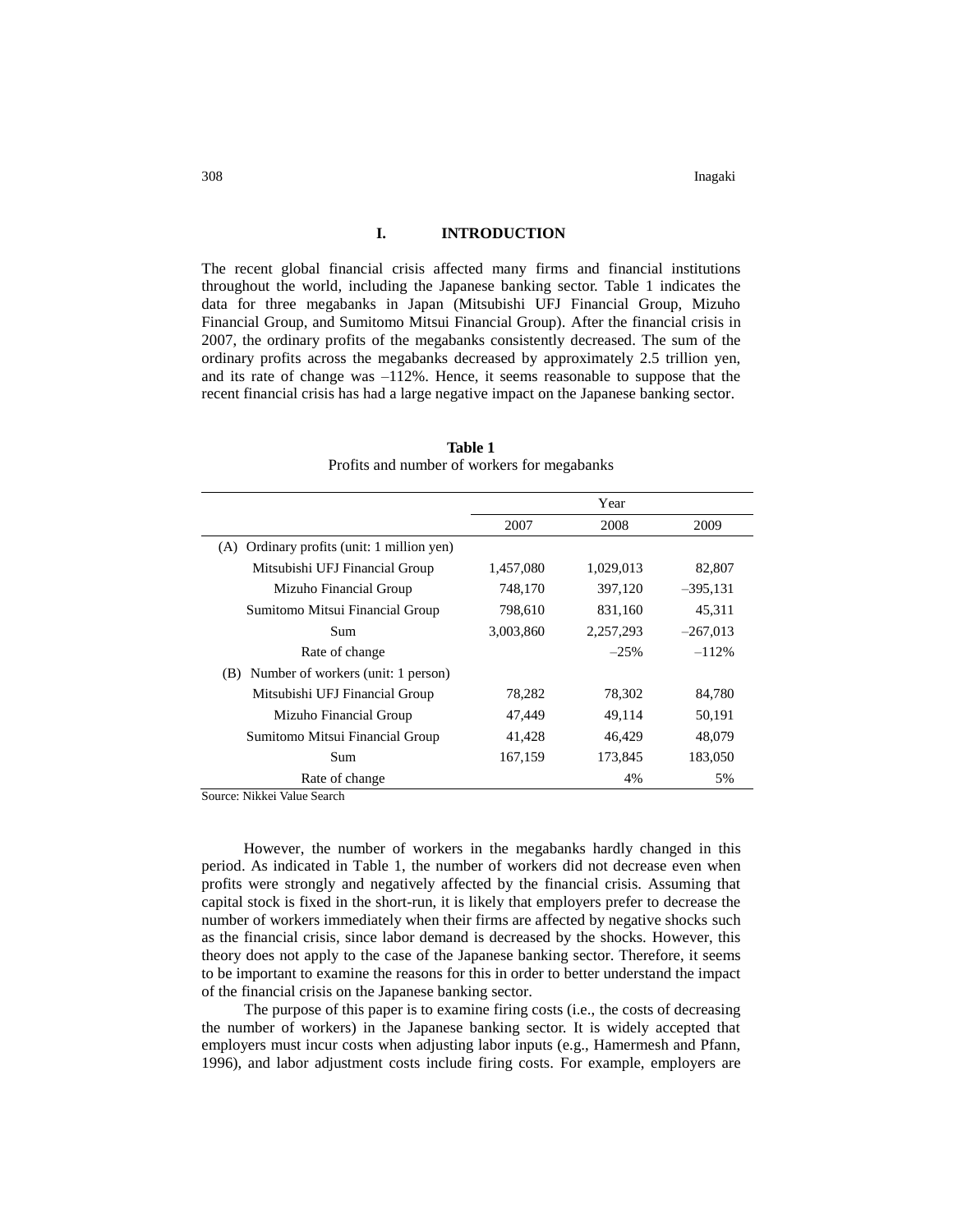usually required to provide severance pay when they fire employees. Furthermore, negotiation costs may arise when employees are fired, since this adjustment implies a reduction in the salaries of employees. Several previous studies find that these firing costs are significantly high (e.g., Azetsu and Fukushige, 2009).

When negative shocks lead to a decrease in productivity of firms, a reduction in employment may improve productivity. However, the existence of firing costs prevents this employment adjustment, since a reduction in employment is extremely expensive. Therefore, if hiring costs in the Japanese banking sector are particularly high, the impact of the financial crisis on this sector is not likely to be alleviated quickly. Furthermore, an investigation of firing costs is also useful to assess the effects of government policies that aim to protect the banking sector since the effects depend, at least partly, on how quickly employers adjust labor inputs in response to shocks. However, hiring costs in the Japanese banking sector have not been fully examined econometrically.<sup>1</sup> Therefore, our investigation may provide useful interpretations of the impact of the financial crisis on the Japanese banking sector.

An important issue is how to analyze firing costs. As Hamermesh and Pfann (1996) point out, many labor adjustment costs are implicit, and their statistics are usually not available. For example, firing costs include disruptions in production that occur when hired workers spend time negotiating with fired workers. In this paper, we use a simple approach to examine firing costs in the Japanese banking sector. Our approach is based on the theory of dynamic labor demand. Labor adjustment costs—including firing costs—are parameterized in our model. This model has a theoretical foundation since it is derived as the solution to the optimization problem. Furthermore, this model is expressed as a linear regression model. Therefore, in the framework of our model, the size of labor adjustment costs is relatively easy to estimate.

This paper is organized as follows: Section II explains our model. Section III describes the data. Section IV reports our findings. Section V provides a discussion. Section VI presents the conclusions.

### **II. MODEL**

Detailed explanations for hiring costs are provided in Section I. Examples of other labor adjustment costs include the following: (i) training costs for new employees and search costs (i.e., costs of advertising, screening, and processing new employees); (ii) extra pay for overtime; and (iii) negotiation costs. Search and training costs are included in hiring costs (i.e., costs of increasing the number of workers). Similar to the case of firing costs, negotiation costs may arise when the number of hours worked is decreased, since this adjustment implies a reduction in the salaries of employees.

To describe the labor adjustment costs in the banking sector, we use the dynamic labor demand model. Our model is based on that developed by Azetsu and Fukushige (2009). The specification of the labor adjustment costs is important since many of them are implicit and their statistics are usually not available (Hamermesh and Pfann, 1996). Therefore, we discuss this point first.

Let  $C_N(n_t^+, n_t^-)$  and  $C_H(n_t^+, n_t^-)$  represent the costs of adjusting the number of workers and the number of hours worked, respectively, where  $n_t^+$  denotes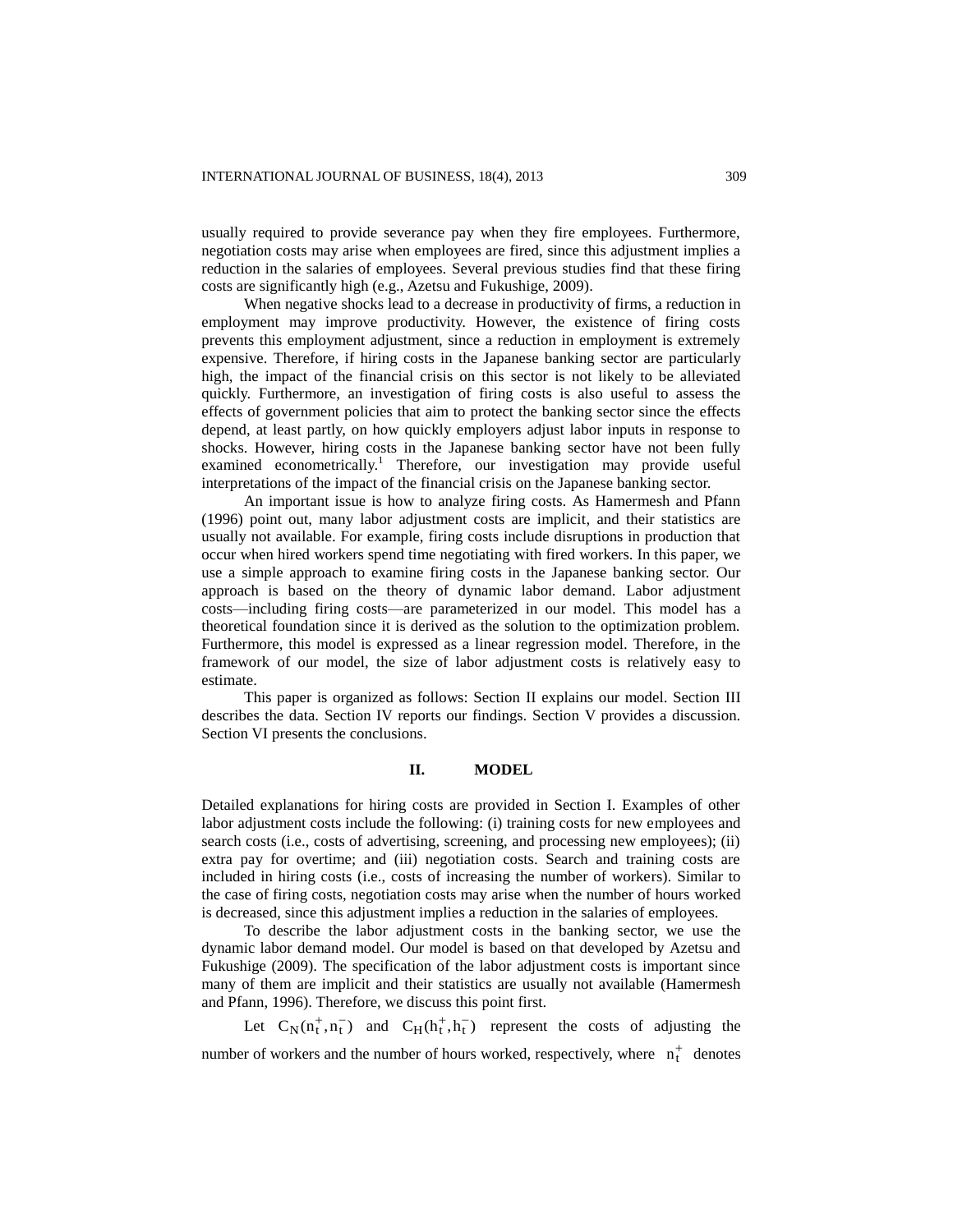an increase in the number of workers;  $n_{t}$ , a decrease in the number of workers;  $h_{t}^{+}$ , an increase in the number of hours worked; and  $h_t^-$ , a decrease in the number of hours worked. We assume that the labor adjustment costs have the following quadratic forms:

$$
C_H(h_t^+, h_t^-) = \frac{c_H^+}{2} (h_t^+)^2 + \frac{c_H^-}{2} (h_t^-)^2
$$
 (1)

$$
C_N(n_t^+, n_t^-) = \frac{c_N^+}{2} (n_t^+)^2 + \frac{c_N^-}{2} (n_t^-)^2
$$
 (2)

where  $c_H^+$ ,  $c_H^-$ ,  $c_N^+$ , and  $c_N^-$  are positive parameters.

A key advantage of this specification is that we can examine four types of labor adjustment costs. Specifically, the costs of adjusting the number of workers  $C_N(n_t^+, n_t^-)$  are the sum of the costs of increasing and decreasing the number of workers (i.e., hiring and firing costs), and the parameters  $c_N^+$  and  $c_N^-$  determine the size of the hiring and firing costs, respectively. Similarly, the costs of adjusting the number of hours worked  $C_H(h_t^+, h_t^-)$  are the sum of the costs of increasing and decreasing the number of hours worked, and the sizes of these costs are determined by the parameters  $c_H^+$  and  $c_H^-$ , respectively. Although these adjustment costs are usually unobservable, information about them is reflected in the parameters  $c_H^+$ ,  $c_H^-$ ,  $c_N^+$ , and  $c_N^-$ . Therefore, to examine the speed of labor adjustment in response to shocks, an estimation of these parameters is useful.

It is important to note that  $c_N^-$  determines the size of firing costs. Therefore, this parameter is the main focus of this paper. To estimate this parameter in the framework of the theoretical model, we derive the Euler equation.

Let  $L_t = H_t N_t$  be the effective labor force, where  $H_t$  denotes the number of hours worked per worker and  $N_t$  denotes the number of workers. The production function may usually be given by  $F(L_t, \varepsilon_t)$ , where  $\partial F/\partial L_t > 0$  and  $\varepsilon_t$  denotes a productivity shock observed at the beginning of period t.

A risk-neutral decision maker maximizes the present discounted value of profits ( V ). The optimization problem is defined as

$$
V(H_{t-1}, N_{t-1}) = \max F(L_t, \varepsilon_t) - w_t L_t
$$
  
- C<sub>H</sub>(h<sub>t</sub><sup>+</sup>, h<sub>t</sub><sup>-</sup>) - C<sub>N</sub>(n<sub>t</sub><sup>+</sup>, n<sub>t</sub><sup>-</sup>) +  $\delta E_t$ [V(H<sub>t</sub>, N<sub>t</sub>)] (3)

where  $E_t$  denotes the expectations at the end of period  $t: \beta$ , the discount factor; and  $w_t$ , the real wage per hour worked. The following two transition equations are imposed as constraints.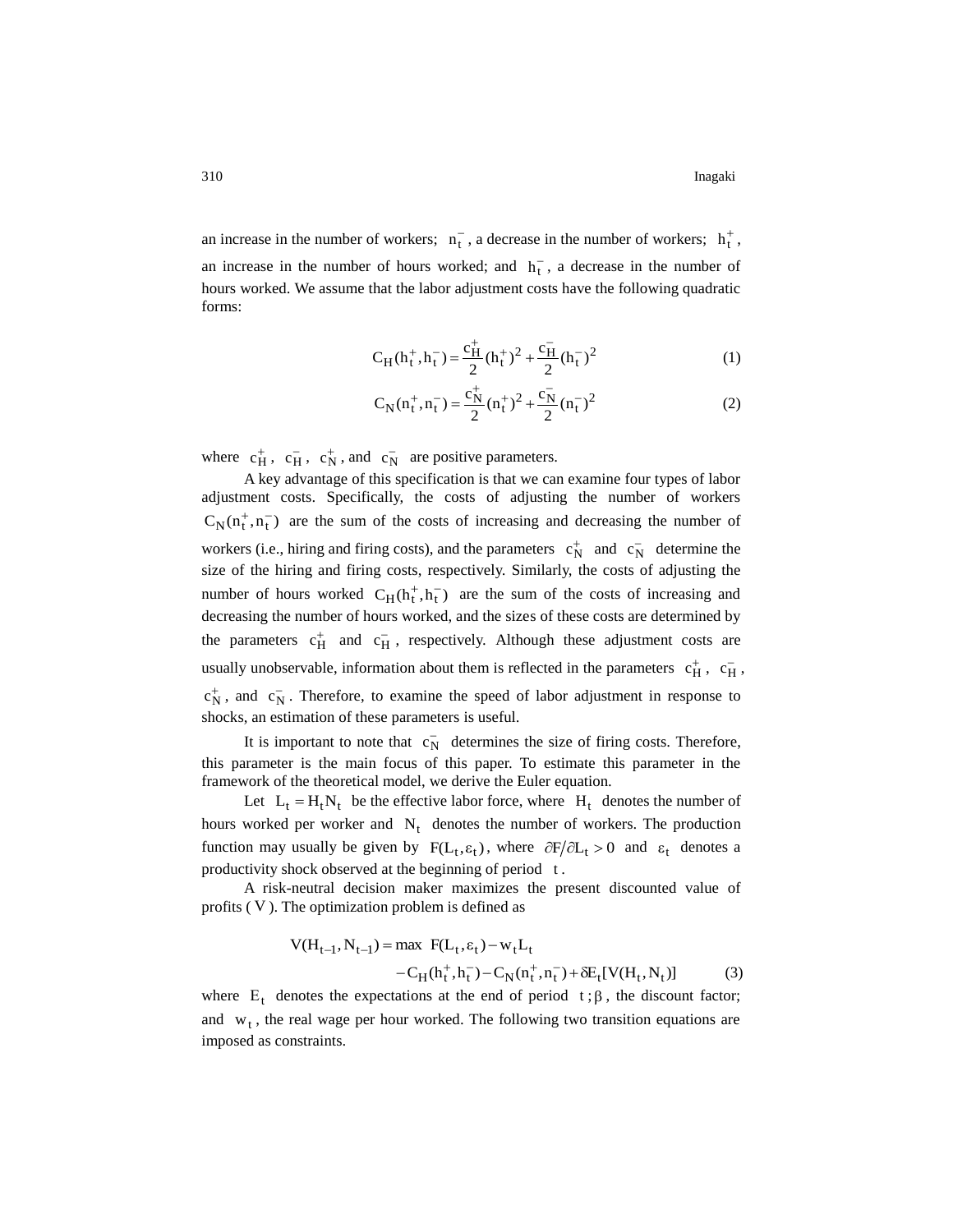$$
H_t - H_{t-1} = h_t^+ - h_t^- \tag{4}
$$

$$
N_t - N_{t-1} = n_t^+ - n_t^- \tag{5}
$$

The first-order conditions with respect to  $H_t$  and  $N_t$  yield the following Euler equations:

$$
M_t N_t - (c_H^+ h_t^+ - c_H^- h_t^-) + \delta E_t [c_H^+ h_{t+1}^+ - c_H^- h_{t+1}^-] = 0 \tag{6}
$$

$$
M_t H_t - (c_N^+ n_t^+ - c_N^- n_t^-) + \delta E_t [c_N^+ n_{t+1}^+ - c_N^- n_{t+1}^-] = 0 \tag{7}
$$

where  $M_t = F'(t) - w_t$ . To estimate this model, the actual values of  $h_{t+1}^+$ ,  $h_{t+1}^-$ ,  $n_{t+1}^+$ , and  $n_{t+1}^-$  are substituted into equations (6) and (7). Then, these equations are rewritten as

$$
M_t N_t - c_H^+ (h_t^+ - \delta h_{t+1}^+) + c_H^- (h_t^- - \delta h_{t+1}^-) = u_{1t}
$$
 (8)

$$
M_t H_t - c_N^+(n_t^+ - \delta n_{t+1}^+) + c_N^-(n_t^- - \delta n_{t+1}^-) = u_{2t}
$$
\n<sup>(9)</sup>

where  $u_{1t}$  and  $u_{2t}$  are the error terms. Combining equations (8) and (9) yields the following equation:

$$
(\hat{h}_t^+ - \hat{h}_t^-) - \alpha(\hat{h}_t^+ + \hat{h}_t^-) - \beta \hat{n}_t^+ + \gamma \hat{n}_t^- = u_t, \qquad (10)
$$

where

$$
\alpha = \frac{\overline{c}_{\mathrm{H}} - \overline{c}_{\mathrm{H}}}{\overline{c}_{\mathrm{H}} + \overline{c}_{\mathrm{H}}}, \qquad (11)
$$

$$
\beta = \frac{c_N^+}{(c_H^- + c_H^+)/2}
$$
 (12)

$$
\gamma = \frac{c_{\rm N}^-}{(c_{\rm H}^- + c_{\rm H}^+)/2} \tag{13}
$$

The time series variables are defined as  $\hat{n}_t^+ = (n_t^+ - \delta n_{t+1}^+)/H_t$ ,  $\hat{n}_{t}^{-} = (n_{t}^{-} - \delta n_{t+1}^{-})/H_{t}$ ,  $\hat{h}_{t}^{+} = (h_{t}^{+} - \delta h_{t+1}^{+})/N_{t}$ , and  $\hat{h}_{t}^{-} = (h_{t}^{-} - \delta h_{t+1}^{-})/N_{t}$ . The composite error term is defined as  $u_t = {(c_H^- + c_H^+)/2}^{-1} (u_{2t}/H_t - u_{1t}/N_t)$ .

It is important to note that both  $c_H^+$  and  $c_H^-$  are positive if and only if the condition  $-1 < \alpha < 1$  is satisfied. Therefore, the conditions  $-1 < \alpha < 1$ ,  $\beta > 0$ , and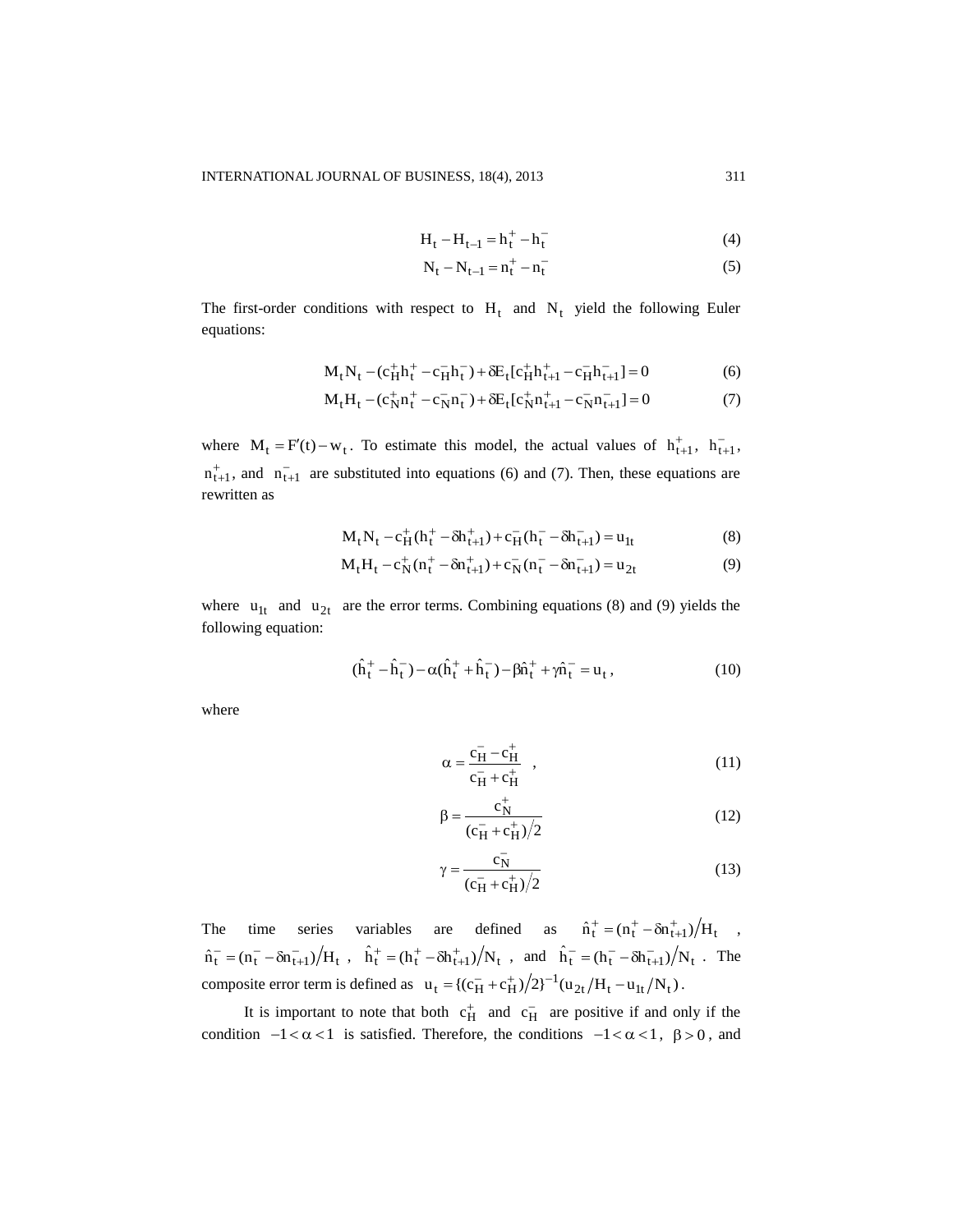$\gamma > 0$  mean that the structural parameters  $c_H^+$ ,  $c_H^-$ ,  $c_N^+$ , and  $c_N^-$  in equations (1) and (2) are positive. These conditions are required to support this model.

When a specific value is substituted into the discount factor  $\delta$ , equation (10) is regarded as a linear regression model that includes the variables  $\hat{n}_t^+$ ,  $\hat{n}_t^-$ ,  $\hat{n}_t^+$ , and  $\hat{h}_t^-$ . Therefore, using time series data on these variables, we can estimate  $\alpha$ ,  $\beta$ , and  $\gamma$ . Information on the labor adjustment costs is reflected in these parameters.<sup>2</sup>

The parameter  $\alpha$  measures the asymmetry between the costs of increasing and decreasing the number of hours worked. For example, the result that  $-1 < \alpha < 0$ is equivalent to the condition  $c_H^- < c_H^+$ . Therefore, this result suggests that the costs of increasing the number of hours worked are higher than those of decreasing the number of hours worked.

The parameters  $\beta$  and  $\gamma$  measure the relative costs of adjusting the number of workers. For example, since  $(c_H^+ + c_H^+)/2$  is the average of  $c_H^-$  and  $c_H^+$ , the results that  $\beta > 1$  and  $\gamma > 1$  suggest that hiring and firing costs are higher than the average costs of adjusting the number of hours worked.

The estimation of these parameters enables us to examine the size of firing costs. As mentioned above, if  $\gamma$  is higher than 1, firing costs are higher than the average costs of adjusting the number of hours worked. In addition to this, if  $\gamma$  is higher than  $\beta$ , firing costs are higher than hiring costs. Therefore, in the framework of this model, the conditions that  $\gamma > 1$  and  $\gamma > \beta$  can be regarded as evidence suggesting that firing costs are the largest contributor to labor adjustment costs.

## **III. DATA**

We use seasonally adjusted monthly data for the Japanese banking sector (Major Group 62 of the Japan Standard Industrial Classification).<sup>3</sup> The sample period is from January 2001 to June 2012, mainly because we are particularly concerned with labor adjustment in recent years.

The data consist of the increase and decrease in the number of workers  $(n_t^+$ and  $n_t^-$ ) and the number of total hours worked (total of scheduled and non-scheduled hours worked) per regular employee  $(H_t)$ . The total number of workers in January 2001 is used as an initial observation  $(N_1)$ ; thereafter, it is calculated as  $N_t = N_{t-1} + n_t^+ - n_t^-$ . Following Azetsu and Fukushige (2009), we use the net change in the hours worked index as  $h_t^+$  and  $h_t^-$  because of data availability issues. Since data units are different, these data are normalized. Specifically, the data on  $N_t$ ,  $n_t^+$ , and  $n_t^-$  are divided by an initial observation of  $N_t$ , and the data on  $H_t$ ,  $h_t^+$ , and  $h_t^-$  are divided by an initial observation of  $H_t$ .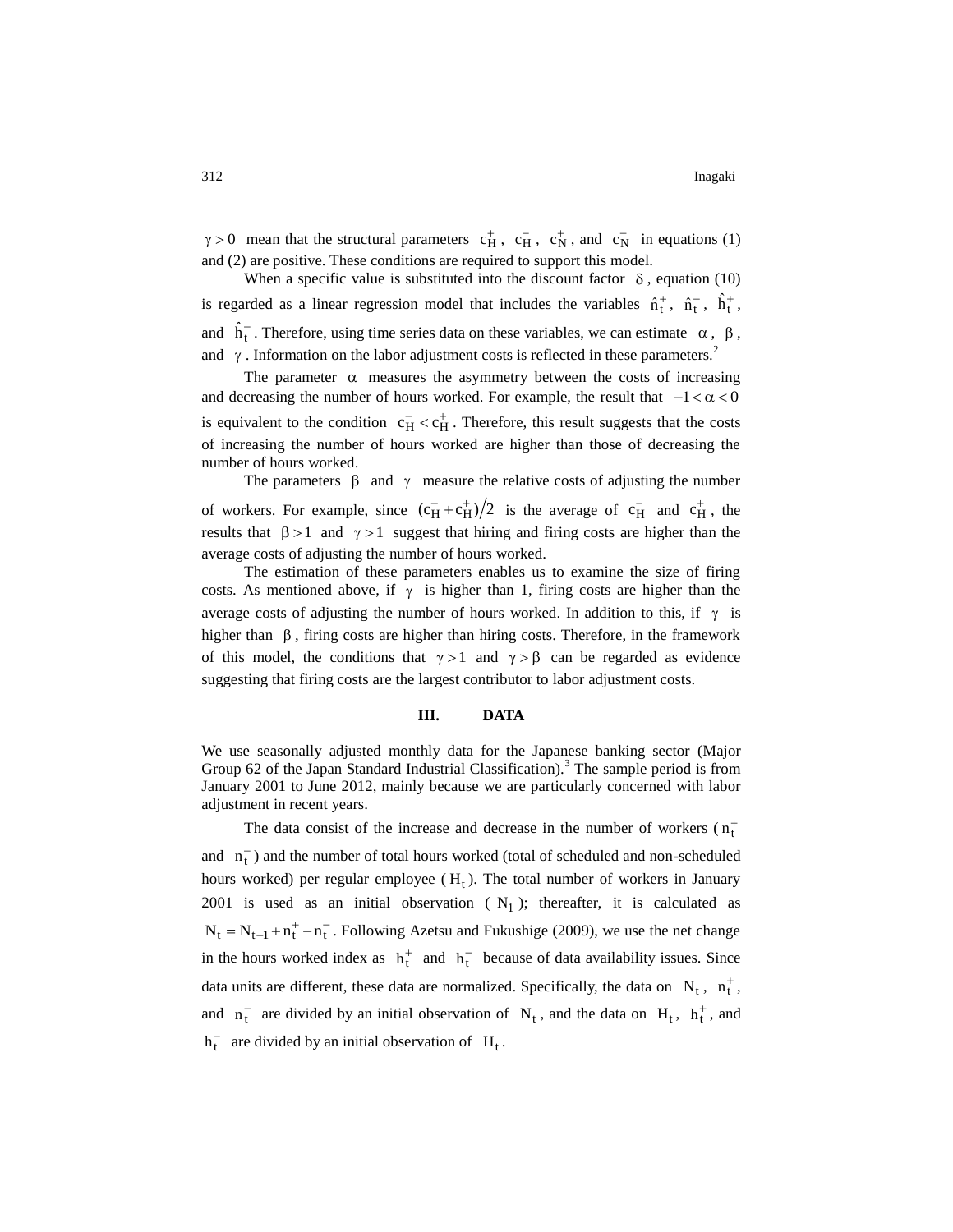#### **IV. RESULTS**

It is likely that the composite error term  $u_t$  in equation (10) has a non-zero mean even if  $u_{1t}$  and  $u_{2t}$  have zero means since  $u_{1t}$  and  $u_{2t}$  are divided by  $N_t$  and  $H_t$ , respectively. In this case, the composite error term may be rewritten as  $u_t = c + e_t$ , where c is a constant term and  $e_t$  is a random variable with zero mean. Hence, the inclusion of a constant term in equation (10) seems to be useful for maintaining the econometric assumption that the error term in the regression model has zero mean. For this reason, equation (10) is modified as follows:

$$
x_t - \alpha z_t - \beta \hat{n}_t^+ + \gamma \hat{n}_t^- = c + e_t, \qquad (11)
$$

where  $x_t = \hat{h}_t^+ - \hat{h}_t^-$  and  $z_t = \hat{h}_t^+ + \hat{h}_t^-$ .

Before estimating equation (11), it is necessary to examine the unit root properties of the variables included in equation (11) since we use time series data. In this paper, we use the unit root test developed by Phillips and Perron (1988).<sup>4</sup>

The results are reported in Table 2. To check the robustness of our results, the discount factor  $\delta$  is set to 0.999, 0.950, and 0.900. The null hypothesis of a unit root is rejected for all the variables. Hence, we are not required to use cointegration techniques to estimate equation (11).

Since it is found that all the variables do not have a unit root, the next step is to estimate equation (11). For this purpose, we use the generalized method of moments (GMM) technique (Hansen, 1982), since it corrects for both endogeneity and serial correlation in equation (11). The set of instruments for the GMM estimation includes  $z_t$ ,  $\hat{n}_t^+$ , and  $\hat{n}_t^-$  with 1 and 2 lags and a constant term. Similar to the above case, the discount factor  $\delta$  is set to 0.999, 0.950, and 0.900 to check the robustness of our estimation results.

The estimation results of equation (11) are reported in Table 3. All the parameters are significant, and the conditions  $-1 < \alpha < 1$ ,  $\beta > 0$ , and  $\gamma > 0$  are supported. The validity of overidentifying restrictions is not rejected. Furthermore, these results are not affected by the assumption of the discount factor. Therefore, there is evidence in favor of our model.

| Unit root test: Banking sector |                          |                          |                          |  |  |  |
|--------------------------------|--------------------------|--------------------------|--------------------------|--|--|--|
|                                | $\delta = 0.999$         | $\delta = 0.950$         | $\delta = 0.900$         |  |  |  |
| $X_t$                          | $-88.0778$ **            | $-91.6780$ <sup>**</sup> | $-90.7595**$             |  |  |  |
| $Z_{t}$                        | $-28.5757***$            | $-27.7955$ **            | $-24.8007**$             |  |  |  |
| $\hat{n}_{t}^{+}$              | $-93.9640$ **            | $-76.0301$ **            | $-80.1503$ **            |  |  |  |
| $\hat{n}_{\tau}^-$             | $-39.4026$ <sup>**</sup> | $-32.4071$ <sup>**</sup> | $-27.8198$ <sup>**</sup> |  |  |  |

|  |  |  | Table 2         |  |  |  |  |
|--|--|--|-----------------|--|--|--|--|
|  |  |  | $\sim$ $\sim$ 1 |  |  |  |  |

The test includes a constant term. The spectral estimation method used is the Bartlett kernel. The bandwidth parameter is selected by the Newey and West (1994) procedure. \*\* indicates significance at the 1% level.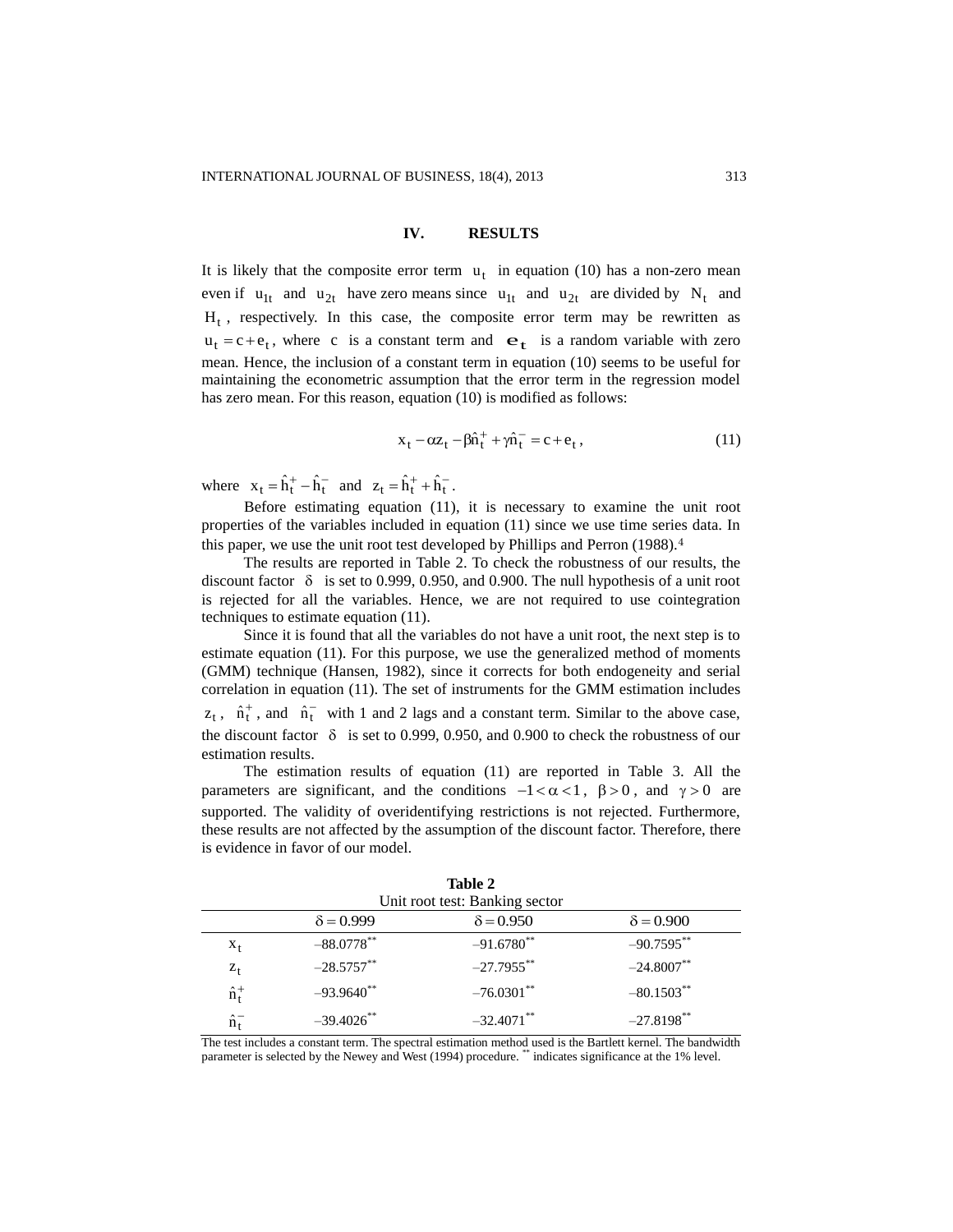| Estimation results of equation (11): Banking sector |                  |                  |                       |  |  |
|-----------------------------------------------------|------------------|------------------|-----------------------|--|--|
|                                                     | $\delta = 0.999$ | $\delta = 0.950$ | $\delta = 0.900$      |  |  |
| α                                                   | $-0.7415***$     | $-0.7555$ **     | $-0.7683**$           |  |  |
|                                                     | [0.1504]         | [0.1571]         | [0.1765]              |  |  |
| β                                                   | $1.9122**$       | $1.8106*$        | $1.6272$ <sup>*</sup> |  |  |
|                                                     | [0.7070]         | [0.7375]         | [0.7910]              |  |  |
| γ                                                   | $7.4533***$      | $7.5330**$       | $7.6231***$           |  |  |
|                                                     | [0.7150]         | [0.7596]         | [0.8620]              |  |  |
| $\mathbf c$                                         | $0.0010*$        | $0.0069**$       | $0.0133***$           |  |  |
|                                                     | [0.0004]         | [0.0010]         | [0.0022]              |  |  |
| J-statistic                                         | 1.7477           | 1.6911           | 1.5975                |  |  |
|                                                     | (0.6264)         | (0.6389)         | (0.6604)              |  |  |

**Table 3**

Numbers within square brackets are heteroskedasticity and autocorrelation consistent (HAC) standard errors. The spectral estimation method used is the pre-whitened Bartlett kernel with a vector autoregression (VAR) model. The bandwidth parameter is selected by the Newey and West (1994) procedure. The J-statistic is the test for the validity of overidentifying restrictions. Numbers within parentheses are *p*-values. \*\* and \* indicate significance at the 1% and 5% levels, respectively.

Our main findings are summarized as follows. First, we find that in the Japanese banking sector, firing costs account for the largest portion of the labor adjustment costs. For example, let us focus on the case where the discount factor is set to 0.999. The t-statistic for the hypothesis that  $\gamma > 1$  is 9.025, and the associated p-value is 0.000. As mentioned in Section II, this result indicates that firing costs are significantly higher than the costs of adjusting the number of hours worked. In addition to this, the t-statistic for the hypothesis that  $\gamma > \beta$  is 5.333, and its associated p-value is 0.000. This result indicates that firing costs are significantly higher than hiring costs. Therefore, firing costs are the highest of the labor adjustment costs in the Japanese banking sector. In other words, it is difficult for employers in the banking sector to decrease the number of workers immediately, since this employment adjustment is extremely expensive. This implies that the impact of negative shocks such as the financial crisis on this sector is not alleviated quickly, as explained in Section I.

Second, there is weak evidence that hiring costs are significantly higher than the average costs of adjusting the number of hours worked. For example, in the case where the discount factor is set to 0.999, the t-statistic for the hypothesis that  $\beta > 1$  is 1.291 and the associated p-value is 0.099. Therefore, hiring costs are significantly higher than the average costs of adjusting the number of hours worked at the 10% level. However, in the case where the discount factor is set to 0.900, the t-statistic for the hypothesis that  $\beta > 1$  is 0.793 and the associated p-value is 0.215. Although the t-test results depend on the assumption of the discount factor, it is likely that the discount factor is close to 1 since we use monthly data. From this viewpoint, hiring costs appear to be somewhat higher than the average costs of adjusting the number of hours worked in the case of the Japanese banking sector.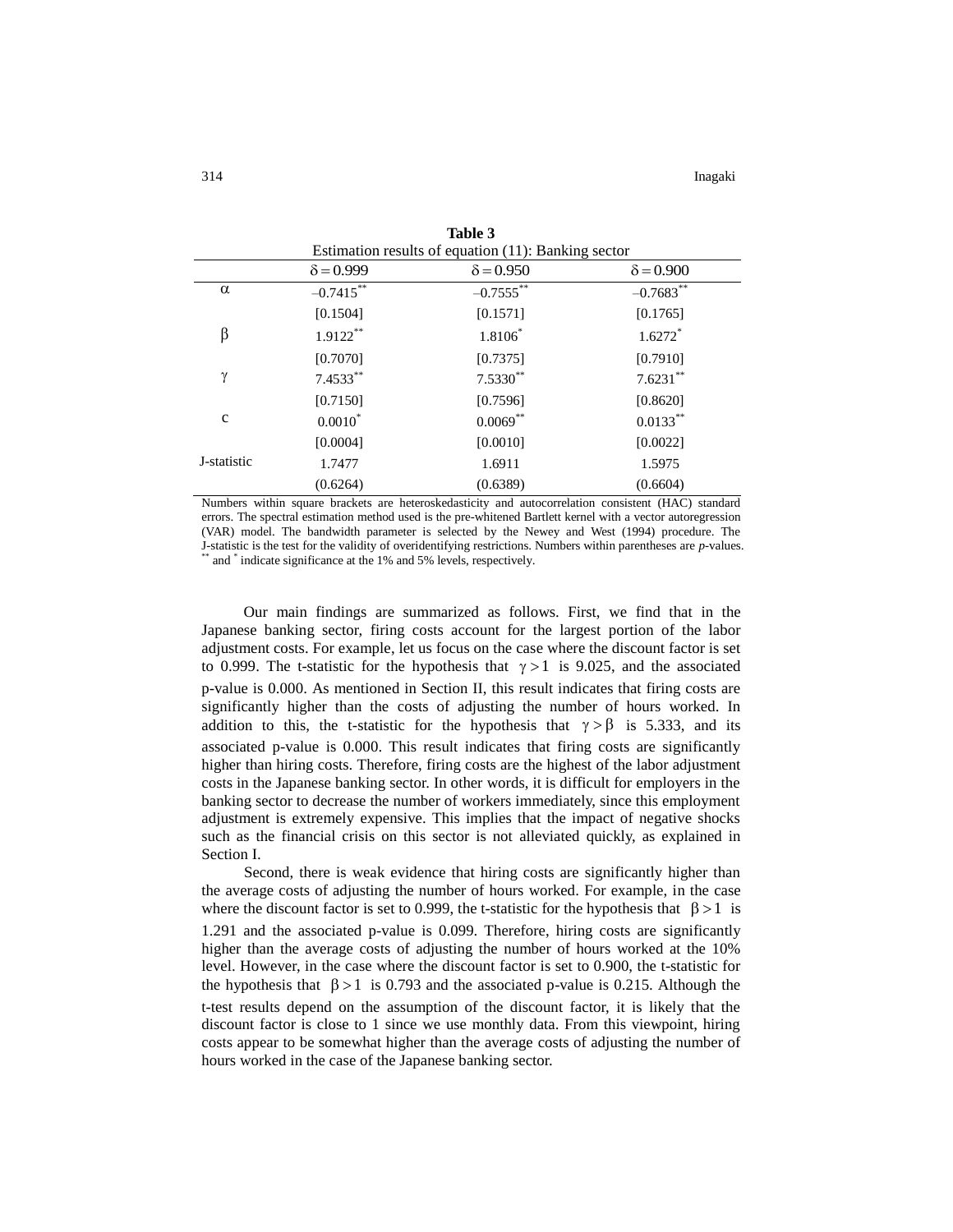Third, we find that the parameter  $\alpha$  is negative and significant. This result suggests that the costs of increasing the number of hours worked are significantly higher than those of decreasing the number of hours worked. Therefore, the costs of adjusting the number of hours worked are asymmetric in the Japanese banking sector. This result is different from those reported in several previous studies. For example, using the data for the manufacturing and health care sectors in Japan, Azetsu and Fukushige (2009) and Inagaki (2012) find that the costs of adjusting the number of hours worked are symmetric.

## **V. DISCUSSION**

To interpret the structure of labor adjustment costs in the banking sector in greater detail, we compare the results for the banking sector with those for all sectors. For this purpose, we use seasonally adjusted monthly data for all sectors. The definition and source of the data are the same as in Section III.

To examine the stationarity of the data for all sectors, the unit root test developed by Phillips and Perron (1988) is used.<sup>5</sup> The results are reported in Table 4. Similar to the case of the banking sector, we find that no variables have a unit root.

The GMM estimation results of equation (11) for all sectors are reported in Table 5. The set of instruments is the same as that used in the case of the banking sector. We find that firing costs are not particularly high in the case of all sectors. This result is different from that for the banking sector. Specifically, although  $\gamma$  is higher than 1, there is not a substantial difference between  $\gamma$  and  $\beta$ . Therefore, firing costs

are roughly the same as hiring costs in the recent Japanese economy.

For the Japanese banking sector, firing costs are the largest component of labor adjustment costs; however, this is not the case for all sectors. Therefore, the banking sector is characterized by labor adjustment costs in which firing costs are particularly high. In the recent Japanese economy, the speed of employment adjustment in response to negative shocks may be slower in the banking sector than in other major sectors, such as manufacturing and service.

|                   | $\delta = 0.999$         | $\delta = 0.950$ | $\delta = 0.900$         |  |  |  |
|-------------------|--------------------------|------------------|--------------------------|--|--|--|
| $X_t$             | $-71.1571$ **            | $-71.5977**$     | $-71.8178***$            |  |  |  |
| $Z_{\dagger}$     | $-39.5300$ <sup>**</sup> | $-37.4694$ **    | $-37.1161$ <sup>**</sup> |  |  |  |
| $\hat{n}_{t}^{+}$ | $-30.3226$ **            | $-28.4723$ **    | $-23.7943$ **            |  |  |  |
|                   | $-58.0535$ **            | $-46.8806$ **    | $-31.0148$ <sup>**</sup> |  |  |  |

**Table 4** Unit root test: All sectors

The test includes a constant term. The spectral estimation method used is the Bartlett kernel. The bandwidth parameter is selected by the Newey and West (1994) procedure. \*\* indicates significance at the 1% level.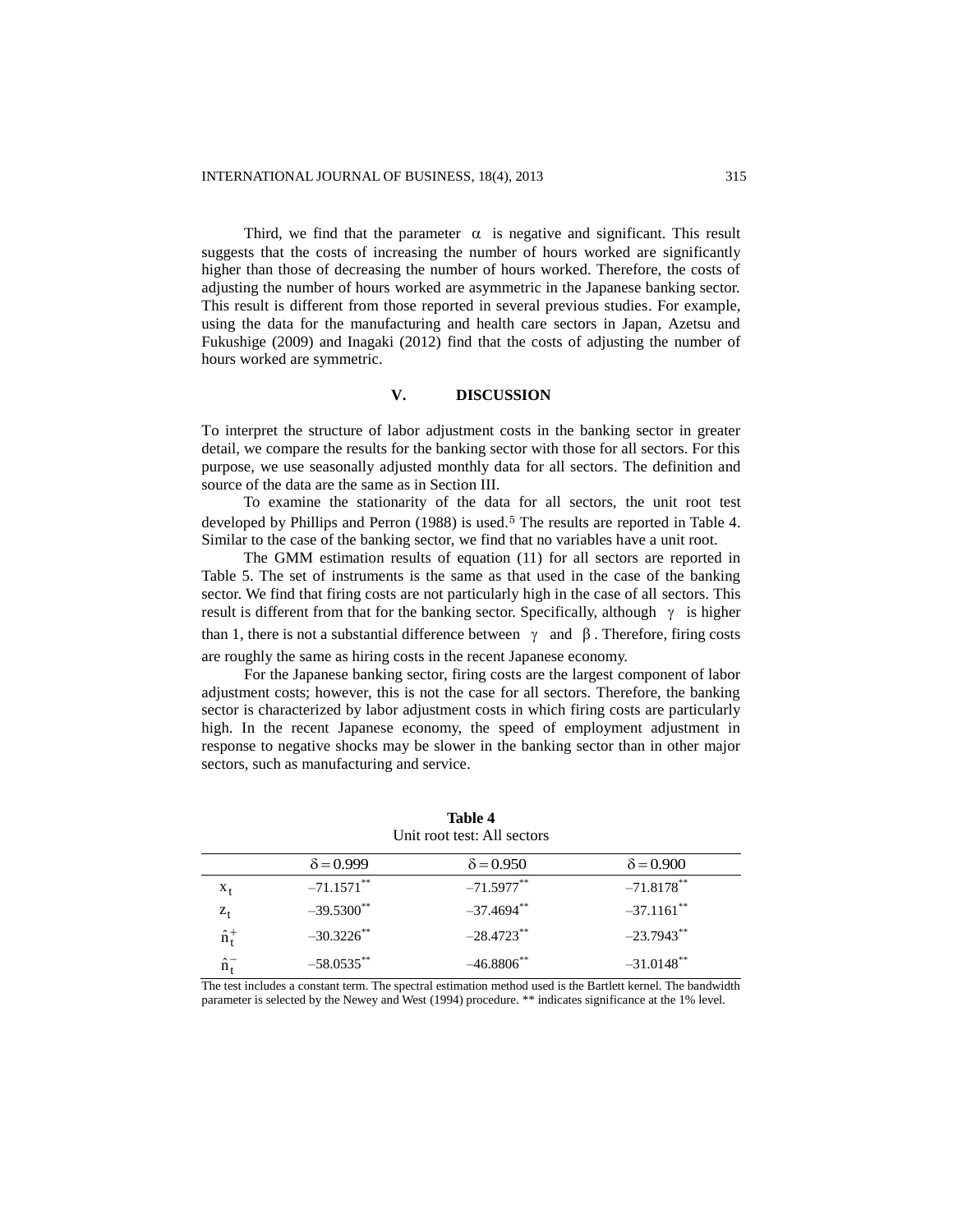|             | $\delta = 0.999$ | $\delta = 0.950$ | $\delta = 0.900$ |  |
|-------------|------------------|------------------|------------------|--|
| $\alpha$    | 0.2010           | 0.1653           | 0.1674           |  |
|             | [0.1149]         | [0.1199]         | [0.1219]         |  |
| β           | $4.0460**$       | 4.0885**         | $3.3871***$      |  |
|             | [1.2886]         | [1.1262]         | [1.0167]         |  |
| γ           | 4.2459**         | 5.6977**         | 4.7297**         |  |
|             | [0.8213]         | [0.8369]         | [0.7970]         |  |
| $\mathbf c$ | $-0.0001$        | 0.0020           | 0.0036           |  |
|             | [0.0001]         | [0.0012]         | [0.0025]         |  |
| J-statistic | 2.5763           | 1.9767           | 2.3287           |  |
|             | (0.4617)         | (0.5773)         | (0.5071)         |  |

**Table 5** Estimation results of equation (11): All sectors

Numbers within square brackets are HAC standard errors. The spectral estimation method used is the pre-whitened Bartlett kernel with a VAR model. The bandwidth parameter is selected by the Newey and West (1994) procedure. The J-statistic is the test for the validity of overidentifying restrictions. Numbers within parentheses are *p*-values. \*\* and \* indicate significance at the 1% and 5% levels, respectively.

| Table 6                                    |
|--------------------------------------------|
| Educational attainment in Japanese sectors |

| Sector                           | Data $(\%)$ |  |
|----------------------------------|-------------|--|
| All                              | 43.41       |  |
| Construction                     | 28.61       |  |
| Manufacturing                    | 35.21       |  |
| Wholesale and retail trade       | 40.75       |  |
| Transport and postal activities  | 25.95       |  |
| Medical, health care and welfare | 68.59       |  |
| Banking                          | 70.56       |  |
|                                  |             |  |

For each sector, educational attainment is measured as the ratio of the number of workers whose highest level of education is vocational school, junior college, college or university, or graduate school (i.e., whose educational level is higher than high school) to the total number of workers. The data source is the 2007 Employment Status Survey.

To provide a possible explanation for this difference, we focus on the data on educational attainment in each sector. As indicated in Table 6, educational attainment in the banking sector is high. Therefore, firing costs such as severance pay are likely to be high in the banking sector. This result seems to be consistent with our estimation results.

Although the results reported in Table 5 indicate that  $\alpha$  is insignificant, this is consistent with our theoretical model. As explained in Section II, the insignificance of  $\alpha$  indicates symmetry between the costs of increasing and decreasing the number of hours worked. The other cost parameters,  $\beta$  and  $\gamma$ , are positive and significant. Therefore, our model is supported in this case as well.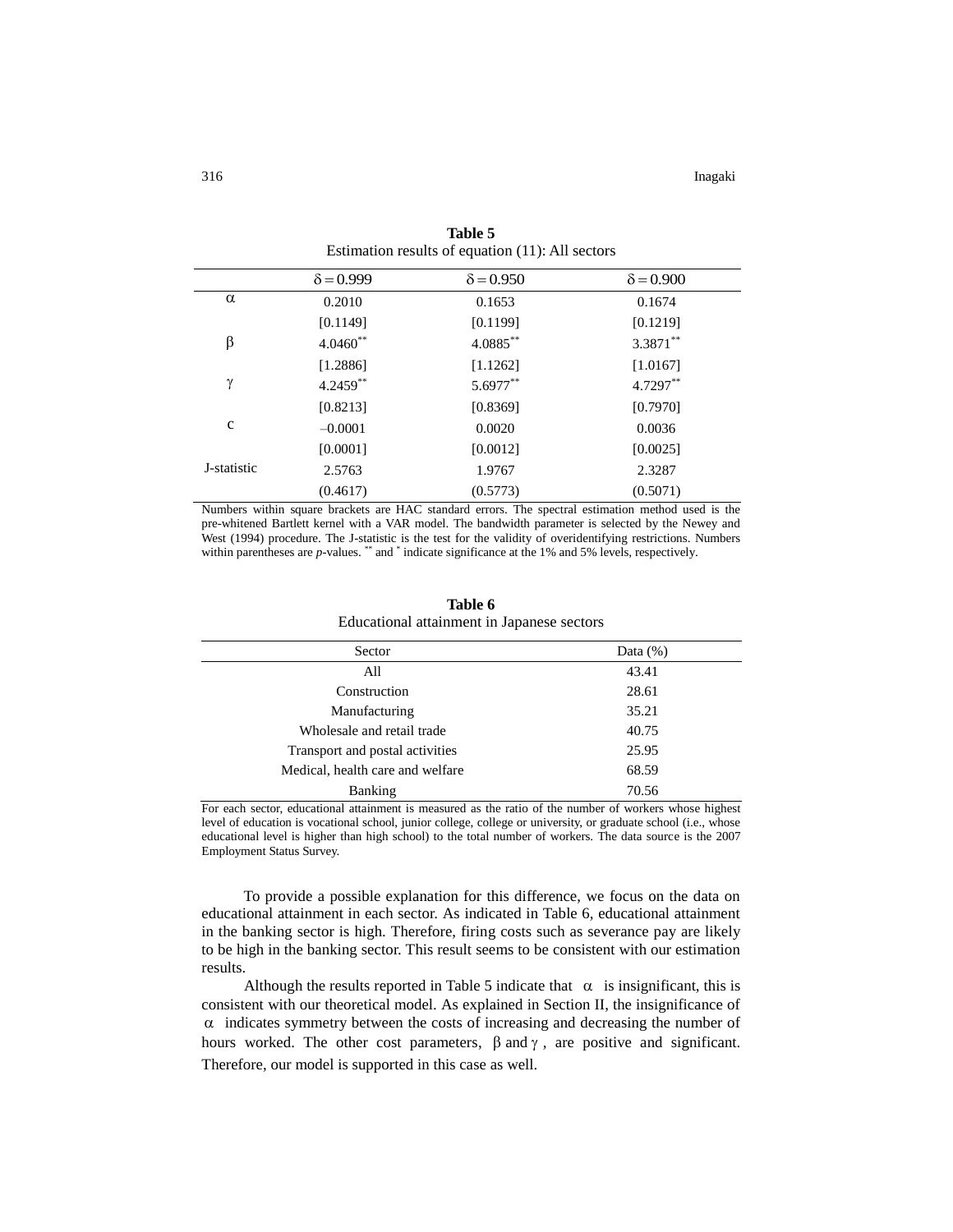## **VI. CONCLUSION**

This paper examines labor adjustment costs in the Japanese banking sector. The novel contribution of this paper is the application of the dynamic labor demand model to the empirical investigation of firing costs. Labor adjustment costs, including firing costs, are parameterized in the framework of the dynamic labor demand model, and the cost parameters are estimated by the GMM method. Our model has a theoretical foundation since it is derived as the solution to the optimization problem. Furthermore, this model is expressed as a linear regression model. Therefore, in the framework of our model, the estimation of the size of firing costs is relatively easy to implement.

Using the data for the sample period 2001–2012, we find that firing costs are the largest component of labor adjustment costs in the case of the Japanese banking sector. However, this does not apply to all sectors for the same period. Therefore, our results suggest that, at least in the recent Japanese economy, the banking sector can be characterized by a cost structure in which firing costs are higher than in other major sectors.

The existence of high firing costs prevents a quick reduction in employment in response to negative shocks, and consequently, a long time is required to improve labor productivity. In fact, as indicated in Table 1, the number of workers in the banking sector hardly changed even when profits were strongly and negatively affected by the financial crisis. Our finding suggests that the existence of high firing costs is one of the causes for this. On these grounds, we conclude that the impact of negative shocks such as the recent global financial crisis on the Japanese banking sector is not alleviated quickly.

Finally, we discuss some policy implications. As mentioned above, high costs are required to adjust employment in the banking sector. Hence, government policies that aim to protect the banking sector seem to be effective, since the recent financial crisis has had a large negative impact on the banking sector and a long time and high costs are required to reduce this impact by employment adjustment in the banking sector. In addition, we find that the costs of decreasing the number of hours worked are relatively small in the Japanese banking sector. Therefore, a reduction in the number of hours worked may be a useful shock absorber in the Japanese banking sector.

#### **ENDNOTES**

- 1. Several previous studies examined the cost structure and economies of scale in the banking sector (e.g., Karafolas and Mantakas, 1996; Rezvaniana and Mehdianb, 2002; Rezvaniana and Mehdianb, 2002).
- 2. Using this model, we can examine labor adjustment costs without specifying  $F(L_t, \varepsilon_t)$ , which is a usual positive relationship between the labor force and output. In other words, this procedure does not require output data in examining labor adjustment costs. This seems to be helpful for empirical researchers who are particularly interested in labor adjustment costs, since it is difficult for them to determine the appropriate measure of output in the banking sector (e.g., Goldschmidt, 1981).
- 3. In this paper, we use aggregate data for the banking sector because of data